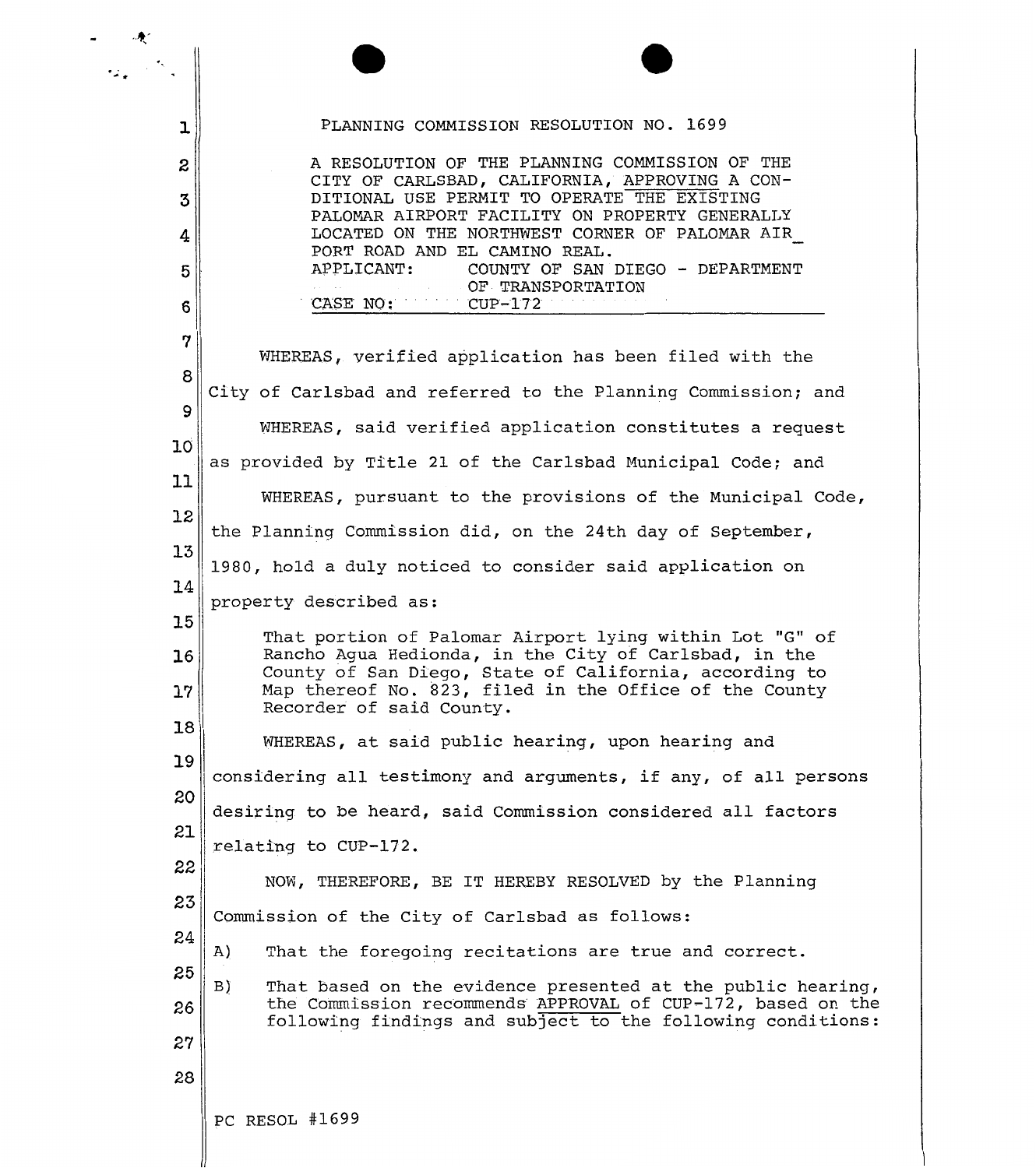|                 | Findings:                                                                                                                                                                                                                      |
|-----------------|--------------------------------------------------------------------------------------------------------------------------------------------------------------------------------------------------------------------------------|
| ı<br>2<br>3     | That the requested use is compatible with existing uses or<br>$\vert 1 \rangle$<br>to uses specifically permitted in the zone in which the<br>proposed use is to be located.                                                   |
| 4               | 2)<br>That the site for the intended use is adequate in size<br>and shape to accommodate the use.                                                                                                                              |
| 5<br>6<br>7     | 3)<br>That all of the yards, setbacks, walls, fences, landscaping,<br>and other features necessary to adjust the requested use to<br>existing or permitted future uses in the neighborhood will<br>be provided and maintained. |
| 8               | 4)<br>That the street system serving the proposed use is adequate<br>to properly handle all traffic generated by the proposed use.                                                                                             |
| 9               | Conditions                                                                                                                                                                                                                     |
| 10 <sup>°</sup> | 1)<br>Approval is granted for CUP-172 as shown on Exhibit "A",                                                                                                                                                                 |
| 11              | dated January 14, 1980 and Table 1 dated September 24,<br>1980, incorporated by reference and on file in the Planning                                                                                                          |
| 12              | Department. Development shall occur substantially as<br>shown unless otherwise noted in these conditions.                                                                                                                      |
| 13              | 2)<br>This project is approved upon the express condition that                                                                                                                                                                 |
| 14              | building permits will not be issued for development of<br>the subject property unless the City Engineer determines                                                                                                             |
| 15<br>16        | that sewer facilities are available at the time of appli-<br>cation for such sewer permits and will continue to be<br>available until time of occupancy.                                                                       |
| 17              | 3)<br>Any signs proposed for this development shall be designed<br>in conformance with the City's Sign Ordinance and shall                                                                                                     |
| 18              | require review and approval by the Planning Department<br>prior to installation of such signs.                                                                                                                                 |
| 19              | 4)<br>Trash receptacle areas shall be enclosed by a 6 foot high                                                                                                                                                                |
| 20              | masonry wall with gates pursuant to city standards.<br>Loca-<br>tion of said receptacles shall be approved by the Planning                                                                                                     |
| 21              | Department.                                                                                                                                                                                                                    |
| 22              | 5)<br>All roof appurtenances, including air conditioners, shall<br>be architecturally integrated and shielded from view from                                                                                                   |
| 23              | adjacent properties and streets to the satisfaction of the<br>Planning Department and Building Department.                                                                                                                     |
| 24              | 6)<br>Approval of this request shall not excuse compliance with                                                                                                                                                                |
| 25              | all sections of the Zoning Ordinance and all other appli-<br>cable city ordinances in effect at time of building permit                                                                                                        |
| 26              | issuance.                                                                                                                                                                                                                      |
| 27              |                                                                                                                                                                                                                                |
| 28              |                                                                                                                                                                                                                                |
|                 | PC RESOL #1699<br>$-2-$                                                                                                                                                                                                        |
|                 |                                                                                                                                                                                                                                |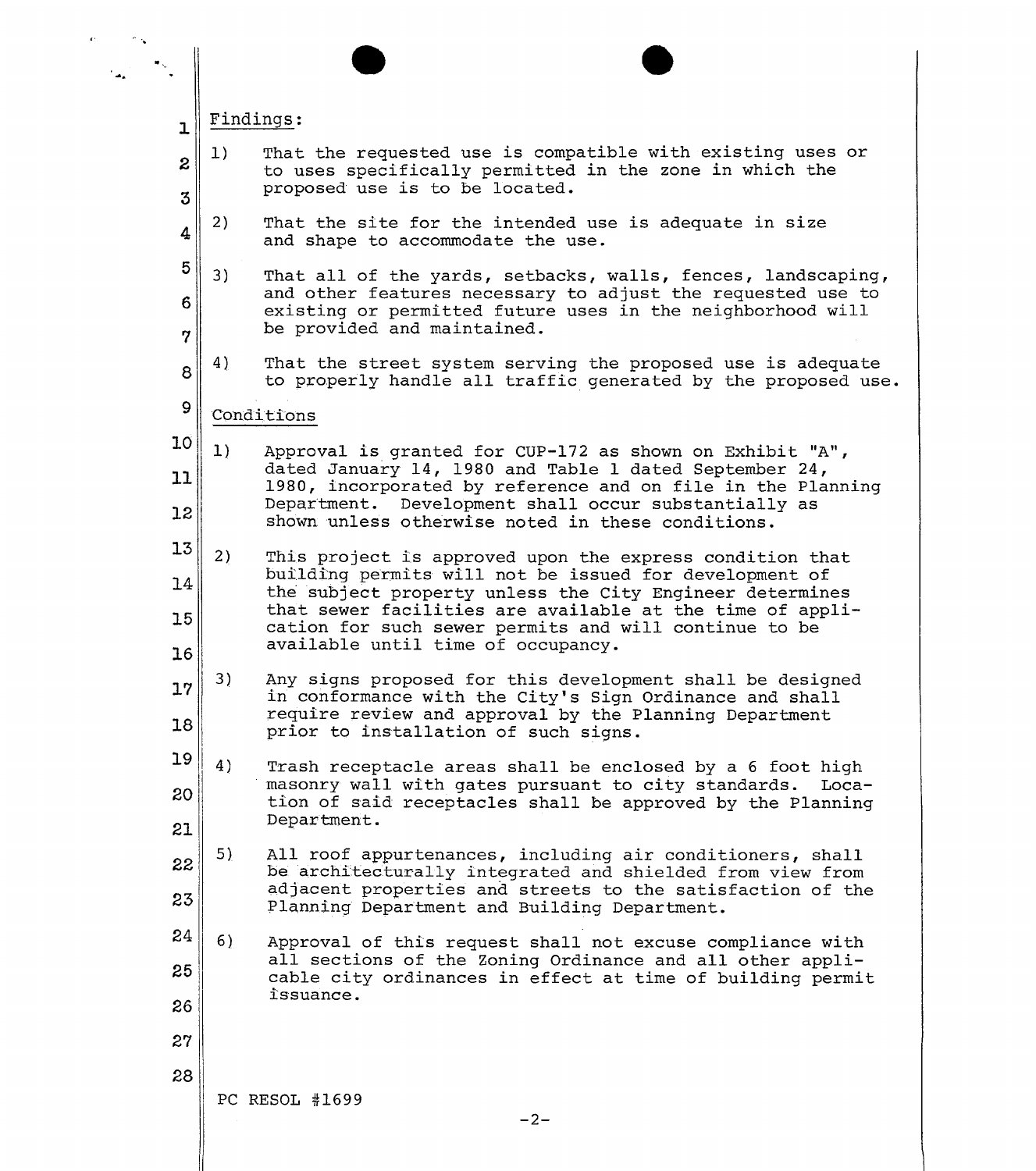| ı        | 7)<br>At the conclusion of the CPO Palomar Comprehensive Land<br>Use Plan and the San Diego County Airport Noise and Land                                                                                                                                                                                        |
|----------|------------------------------------------------------------------------------------------------------------------------------------------------------------------------------------------------------------------------------------------------------------------------------------------------------------------|
| 2<br>3   | Use Compatibility study, the Planning Director shall bring<br>this application back to the Planning Commission for their<br>review. At that time, the Planning Commission has the<br>discretion to set the matter back to public hearing where                                                                   |
| 4        | they may add, amend or delete any conditions relating to<br>the airport use and development standards.                                                                                                                                                                                                           |
| 5        | 8)<br>The permitted uses for Palomar Airport are limited to those<br>as outlined in Table 1, dated September 24, 1980, and<br>incorporated herein by reference. Approval of any uses                                                                                                                             |
| 6<br>7   | not specifically listed in Table 1 and/or expansion of<br>the airport facility shall require an amendment to the<br>Conditional Use Permit.                                                                                                                                                                      |
| 8<br>9   | 9)<br>Unless otherwise stated herein, all rules and regulations<br>of the M Zone shall apply.                                                                                                                                                                                                                    |
| 10       | 10)<br>This Conditional Use Permit is expressly conditioned<br>upon the approval of ZC-208 by the City Council.                                                                                                                                                                                                  |
| 11<br>12 | 11)<br>The existing designation of the airport as a General<br>Aviation Basic Transport Airport shall not change unless                                                                                                                                                                                          |
| 13       | an amendment to this CUP is approved by the Planning Com-<br>mission.                                                                                                                                                                                                                                            |
| 14<br>15 | At the time of the issuance of any building permits for<br>12)<br>new construction or alterations to existing structures, each<br>private individual lessee shall pay a public facility fee<br>pursuant to City Council Policy No. 17, dated August 29,<br>1979, on file with the City Clerk and incorporated by |
| 16<br>17 | reference.                                                                                                                                                                                                                                                                                                       |
| 18       | PASSED, APPROVED AND ADOPTED at a regular meeting of the<br>Planning Commission of the City of Carlsbad, California, held                                                                                                                                                                                        |
| 19       | on the 24th day of September, 1980, by the following vote,                                                                                                                                                                                                                                                       |
| 20<br>21 | to wit:                                                                                                                                                                                                                                                                                                          |
| 22       | Commissioner Schick, Jose, Larson, Leeds, Friestedt,<br>AYES:<br>and Rombotis.<br>None.<br>NOES:                                                                                                                                                                                                                 |
| 23       | ABSENT: Commissioner Marcus.                                                                                                                                                                                                                                                                                     |
| 24<br>25 | None.<br>ABSTAIN:                                                                                                                                                                                                                                                                                                |
| 26       | $\overline{J}R. \lambda$ Chairman<br>SCHICK,<br>s.<br>CARLSBAD PLANNING COMMISSION                                                                                                                                                                                                                               |
| 27       |                                                                                                                                                                                                                                                                                                                  |
| 28       | HAGAMAN<br>Seczetary<br>$\mathbf{C}$ .<br>JAME<br>CARLSBAD PLANNING COMMISSION                                                                                                                                                                                                                                   |
|          | PC RESO #1699<br>-3-                                                                                                                                                                                                                                                                                             |

 $\epsilon$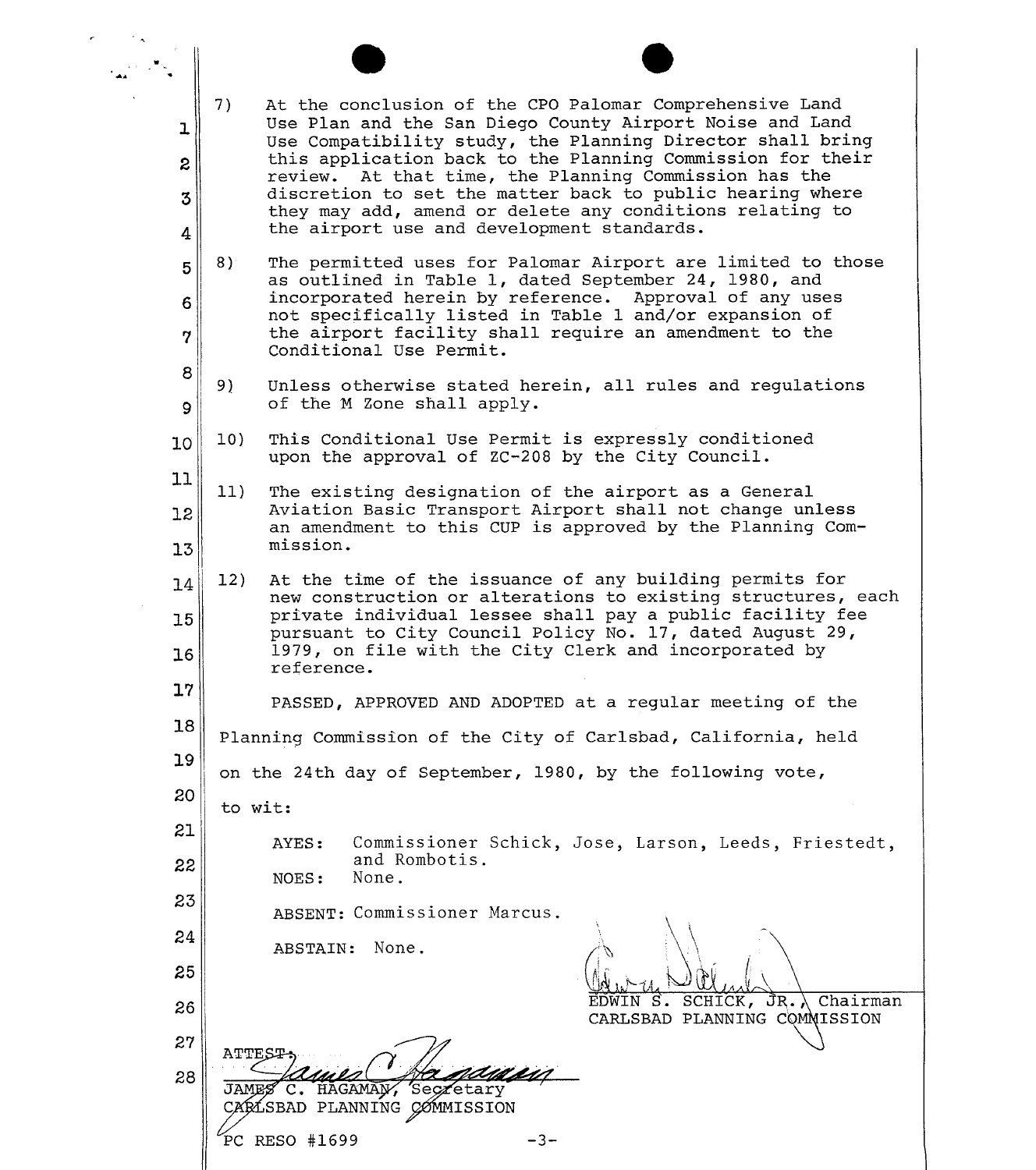## TABLE 1

## September 24, 1980

.. *0 0* 

- I. The following uses are permitted by this Conditional Use Permit without the need for additional discretionary review:
- a. Structures and Facilities

..

*<sup>w</sup>*.-.

Airport structures and facilities that are necessary to the operation of the airport and to the control of air traffic in relation thereto, include, but are not necessarily limited to, the following:

- **(1)** Taxiways and parking aprons, including lighting.
- (2) Aircraft hangars, tie-down areas and maintenance buildings.
- **(3)** Air traffic control towers and facilities.
- (4) Navigational aid equipment and structures.
- (5) Airport administration buildings, which may **also**  include airport passenger terminal facilities.
- *(,6]* ' Airport passenger terminal buildings and airtels, and' facilities which may include **as** uses incidental thereto, consumer service establishments; including automobile rentals, retail shops normally operated for the convenience of the users of terminal facilities.
- (7) Heliports.
- **(8)** Aviation fuel farms.
- *(.9)* **Automobile** parking. **lots** and structures.
- (lo) Buildings for housing operations 'and equipment necessary to the maintenance, security and safety of the airport.
- b. Commercial Activities

Commercial aviation activities as follows:

- (1) Aviation flight and ground schools, including pilot and student equiprnent sales.
- . (2) Aircraft sales, including radio and navigational equipment, parts, supplies and accessory equip-<br>ment.